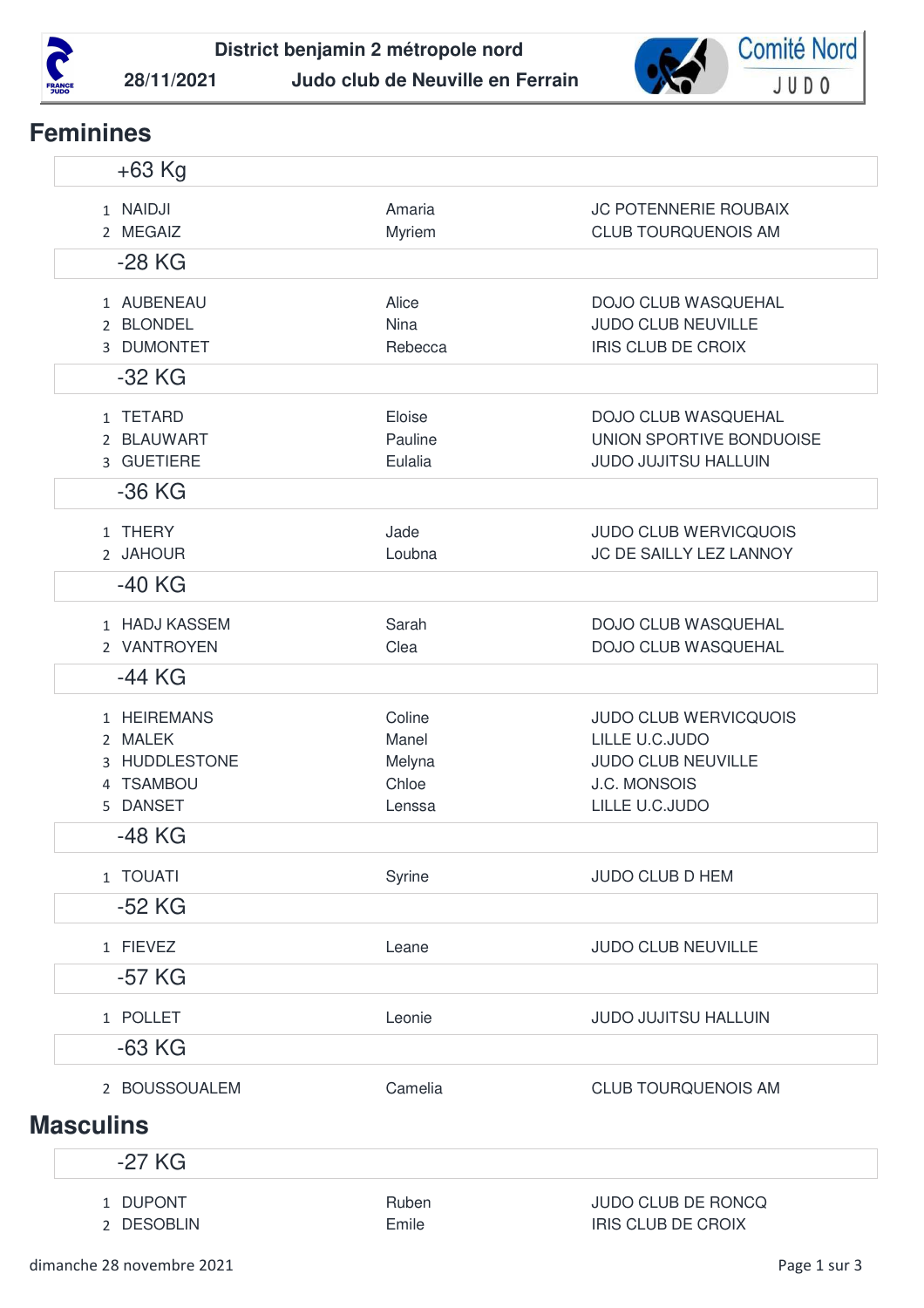

**District benjamin 2 métropole nord**



**28/11/2021 Judo club de Neuville en Ferrain**

1 EL KOSTITI Younes JUDO JUJITSU HALLUIN

-30 KG

| 3<br>5.            | 2 SERHANI<br>3 BILLAUT<br><b>THERIN</b><br><b>BEURRIER</b><br><b>BOUSLAH</b><br>7 AYAICHIA<br>7 TAMBURRINO                                                                                                                                                                                       | Kais<br>Robin<br>Tiago<br>Paul<br>Issa<br>Zakariya<br>Matteo                                                                                                                      | <b>JC OMNISPORTS DE ROUBAIX</b><br><b>JUDO CLUB DE RONCQ</b><br><b>JUDO JUJITSU HALLUIN</b><br>UNION SPORTIVE BONDUOISE<br>JC OMNISPORTS DE ROUBAIX<br><b>CLUB TOURQUENOIS AM</b><br><b>JC WATTRELOSIEN</b>                                                                                                                                                                                                                                          |
|--------------------|--------------------------------------------------------------------------------------------------------------------------------------------------------------------------------------------------------------------------------------------------------------------------------------------------|-----------------------------------------------------------------------------------------------------------------------------------------------------------------------------------|------------------------------------------------------------------------------------------------------------------------------------------------------------------------------------------------------------------------------------------------------------------------------------------------------------------------------------------------------------------------------------------------------------------------------------------------------|
|                    | $-34$ KG                                                                                                                                                                                                                                                                                         |                                                                                                                                                                                   |                                                                                                                                                                                                                                                                                                                                                                                                                                                      |
| 3<br>10            | 1 LOYER<br>2 ATSAMNIA<br><b>GERME</b><br>3 KAZOUZI<br>5 BELAID<br>7 D HELLEM PUCARELLI<br>7 PINTE<br>9 ARSENE<br><b>TOSTAIN</b><br>11 EL AOUNI<br>11 GALY<br>13 GOLFIER                                                                                                                          | Pierre antoine<br>Simon<br>Oliver<br>Hedi<br>Nahel<br>Enzo<br>Gaston<br>Paul<br>Guillaume<br>Ismael<br>Adam<br>Roman                                                              | <b>DOJO CLUB WASQUEHAL</b><br>JUDO CLUB QUESNOY SUR DEULE<br><b>DOJO CLUB WASQUEHAL</b><br><b>JUDO CLUB NEUVILLE</b><br><b>JUDO CLUB D HEM</b><br><b>JUDO CLUB NEUVILLE</b><br><b>JUDO CLUB LINSELLOIS</b><br>JUDO CLUB QUESNOY SUR DEULE<br><b>MARCQ JUDO</b><br>LILLE U.C.JUDO<br><b>JUDO CLUB FLERS SART</b><br><b>IRIS CLUB DE CROIX</b>                                                                                                         |
|                    | -38 KG                                                                                                                                                                                                                                                                                           |                                                                                                                                                                                   |                                                                                                                                                                                                                                                                                                                                                                                                                                                      |
| 5.<br>5.<br>9<br>9 | 1 CAPPELLE<br>2 CHAKROUN<br>3 BENMEZIANI<br>3 SAIDI<br><b>ESSALHI</b><br><b>FATNASSI</b><br>5 FIEVEZ<br>5 NGANGA HINDRYCK<br>9 AUMAITRE<br>DHALLUIN<br>9 HOCHART CARPENTIER<br><b>SUCCHE</b><br>14 DELEPLANQUE<br>15 DENNEULIN<br>15 PODEVIN<br>16 COLLIER<br>16 KEROUR<br>16 LECLERCQ<br>-40 KG | Tiago<br>Ilyes<br>Sofiane<br>Mohamed aymen<br>Naim<br>Hatem<br>Matheo<br>Pawel<br>Robin<br>Hyppolite<br>Lilian<br>Enzo<br>Gustave<br>Nolhan<br>Julian<br>Clement<br>Anis<br>Renan | <b>JUDO CLUB NEUVILLE</b><br>LILLE U.C.JUDO<br><b>JC WATTRELOSIEN</b><br>LILLE U.C.JUDO<br>LILLE U.C.JUDO<br><b>JC WATTRELOSIEN</b><br>JUDO CLUB NEUVILLE<br>JUDO CLUB NEUVILLE<br>UNION SPORTIVE BONDUOISE<br><b>JUDO CLUB LINSELLOIS</b><br>JUDO CLUB D HEM<br><b>JUDO JUJITSU HALLUIN</b><br>JUDO CLUB QUESNOY SUR DEULE<br><b>J.C. MONSOIS</b><br><b>JUDO CLUB FLERS SART</b><br><b>MARCQ JUDO</b><br>JUDO CLUB NEUVILLE<br>JUDO CLUB FLERS SART |
|                    | 3 GRABOWSKI                                                                                                                                                                                                                                                                                      | Lilou                                                                                                                                                                             | <b>JUDO CLUB WERVICQUOIS</b>                                                                                                                                                                                                                                                                                                                                                                                                                         |
|                    | -42 KG                                                                                                                                                                                                                                                                                           |                                                                                                                                                                                   |                                                                                                                                                                                                                                                                                                                                                                                                                                                      |
|                    | 1 ROUAI                                                                                                                                                                                                                                                                                          | Islem                                                                                                                                                                             | LILLE U.C.JUDO                                                                                                                                                                                                                                                                                                                                                                                                                                       |
|                    |                                                                                                                                                                                                                                                                                                  |                                                                                                                                                                                   |                                                                                                                                                                                                                                                                                                                                                                                                                                                      |

dimanche 28 novembre 2021 **Page 2 sur 3**